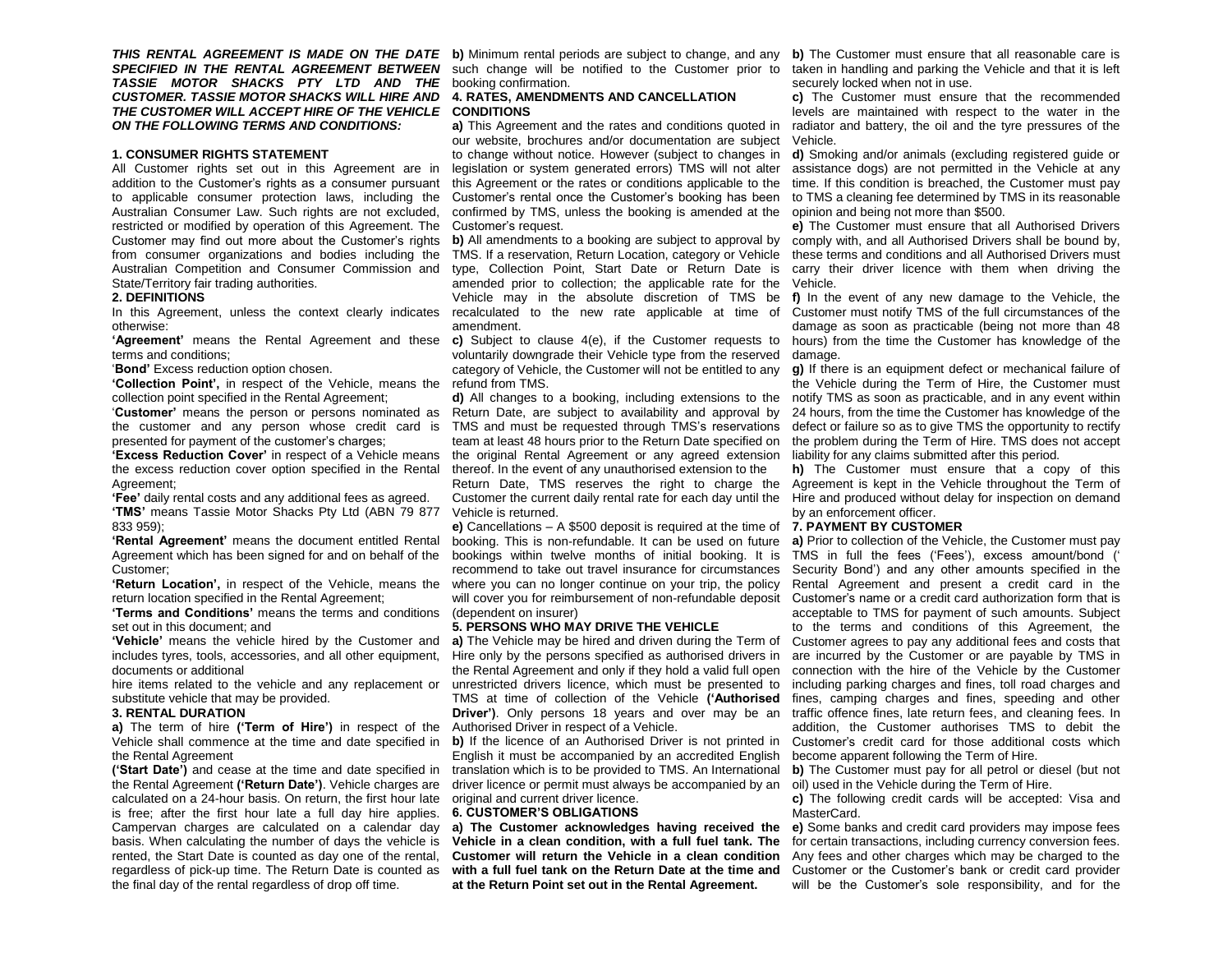provided by TMS.

**f)** The Customer accepts the risk of any currency exchange rate fluctuations (including in relation to refunds and return of bonds) and accepts that TMS has no control over any currency conversion rates or fees.

# **8. CUSTOMER'S LIABILITY**

**a)** If multiple persons are described as the Customer in the Rental Agreement, each person is jointly and individually responsible for all fees, charges and other obligations Excess Reduction Cover. If the Customer elects not to use reckless conduct or willful misconduct of the Customer or pursuant to this Agreement.

and indemnifies TMS against:

**(i)** any loss of, or damage to, the Vehicle(including any involving the Vehicle. accessories);

**(ii)** any consequential damage, loss or costs incurred by TMS, including salvage costs, loss of ability to re-hire and events or in respect of the following fees, damages, loss of revenue; and

**(iii)** any loss of, or damage to, vehicles and property of third parties, arising from the use or misuse of the Vehicle by the Customer, any Authorised Drivers, person whom the Customer permits or allows to drive the Vehicle, invitee of the Customer or passengers in the Vehicle during the Term of Hire, to the extent that such loss, damage or costs have any passenger in the Vehicle, provided that the Customer's liability may be reduced to the amount of the relevant of the Vehicle. excess amount payable in respect of an incident subject to c) The Vehicle is driven by any person not identified as an o) The use of the incorrect fuel type (i.e. Petrol or Diesel). the terms and conditions of this Agreement.

**c)** Subject to clause 8(e), the Customer agrees to release and indemnify TMS from and against all actions, claims, demands, losses, damages, costs, expenses, harm or other misadventure which the Customer may suffer or incur or become liable for as a result of any use of the Vehicle in breach of this Agreement, any reckless or negligent act, error or omission of the Customer, any Authorised Driver, invitee of the Customer or passenger in the Vehicle or any misuse of the Vehicle by the Customer during the Term of Hire.

**d)** Notwithstanding any provision in this Agreement to the contrary, the Customer is not liable to TMS for any loss to the extent that it is caused by us (for example, through our negligence or breach of contract).

**e)** This clause 8 will survive termination of this Agreement. **9. EXCESS REDUCTION OPTIONS**

The Customer may nominate an option for insurance coverage of the Vehicle. The excess/bond payable in respect of the Vehicle or any incident shall be in accordance with the insurance package option selected by the Customer at the time of renting and specified in the Rental Agreement and the excess applicable to such option will apply together with the appropriate rate of payment for such option.

## **10. EXCESS REDUCTION COVER**

and exclusions set out below:

**a)** The Customer may purchase and pay the daily rental rate for the Excess Reduction Option to reduce the Vehicle.

cover **('Excess Reduction Cover')**

Reduction Cover as set out in clause 9 to a maximum of protect against that theft or attempted theft. \$5,500.

c) The Customer's liability for damage applies in respect of recommends the Customer does not leave valuables in the each separate accident, incident or new damage, not each rental.

**b)** Subject to clause 8(e), the Customer is liable to TMS for Customer is the Standard Excess as per the Rental Excess Reduction Cover, the excess payable by the Agreement and is payable for each and every event Cover does not apply in connection with any incidents

### **11. EXCESS REDUCTION EXCLUSIONS**

Excess Reduction Cover does not apply in the following expenses and/or costs and the Customer will be fully liable Customer or an Authorised Driver or any invitee of the for all fees, damages, expenses and/or costs as specified Customer or passenger in the Vehicle (Note: Willful or and/or which are associated with the relevant event:

**a)** The driver of the Vehicle is under the influence of alcohol or any drug that affects their ability to drive the Customer, any Authorised Driver, any person the Customer Vehicle.

been caused by or contributed to by the Customer, any that arose during the Term of Hire and such condition has clutch and any damage arising from using the Vehicle to Authorised Driver, any person the Customer permits or caused or contributed to the damage or loss, and the allows to drive the Vehicle, any invitee of the Customer or Customer or driver of the Vehicle was aware or ought to n) Except where TMS is in breach of this Agreement, the **b)** The Vehicle is in an unsafe or un-roadworthy condition have been aware of the unsafe or un-roadworthy condition costs relating to delivery of a replacement vehicle required

Authorised Driver in the Rental Agreement.

**d)** The Vehicle is damaged as a result of submersion in water, including as a result of crossing creeks, rivers, must be authorised by TMS prior to the towing taking flooded fords, salt water or on beaches, driving through low place. plain flooded areas or if there was a reasonably **q) If the Vehicle is involved in a single vehicle accident** foreseeable risk of the Vehicle's submersion in water (for example, while parked in a below ground parking garage). **e)** The Vehicle is used in any off road conditions, including on any unsealed road (being a road not sealed with a hard material such as tar, bitumen or concrete). Off road conditions include: fire trails, beaches, sand, tracks, fields **rollover, incident or accident.** or paddocks. The only exception to this is reasonable use of access roads to recognised commercial campgrounds **repair or full replacement cost of the vehicle whichever**  on Bruny Island, Tasmania. Addition costs to the Customer will be incurred for accidents occurring on unsealed roads. **f)** The Vehicle is driven when a warning light appears or where the coolant temperature gauge enters a red zone (High).

**g)** The use of roof racks and snow chains on the Vehicle **Vehicle.** where such roof racks or snow chains have not been hired r) The Vehicle is operated in any race, speed test, rally or through TMS.

or damaged, the cost of retrieval of keys which have been test. locked inside a Vehicle

The Excess Reduction Options is subject to the provisions contributed to by the Customer, any Authorised Driver, any that Vehicle. **i)** All costs as a result of breakages, loss, theft or defacement of the Vehicle's interior caused by or holding or has never held a driver licence appropriate for person the Customer permits or allows to drive the Vehicle, **t)** The Vehicle is operated outside the Term of Hire or any any invitee of the Customer or any passenger in the agreed extension of that term.

avoidance of doubt, are not included in any rate or sum Standard Excess payable by the Customer under TMS's (j) Excess Reduction Cover does not cover any theft or **b)** The Customer's liability is covered by the Excess damage where reasonable precautions were not taken to attempted theft of the Vehicle or its contents resulting in

> **k)** Loss of or damage to personal belongings. TMS Vehicle and TMS strongly recommends that the Customer ensures they take out the highest level of travel insurance.

**d)** This clause 10 does not apply if the Customer rejects **l)** All damage and costs caused by or in connection with an Authorised Driver or any invitee of the Customer or passenger in the Vehicle. For example, Excess Reduction involving sitting or standing on the bonnet, boot or roof of the Vehicle or propelling an object from the Vehicle.

> **m)** If the Vehicle is willfully or recklessly damaged or is lost as the result of the willful or reckless actions of the reckless damage includes fires, any punctures or damage to tyres or rims caused by or contributed to by the permits or allows to drive the Vehicle, any invitee of the Customer or any passenger in the Vehicle, burning out a propel any other vehicle).

as a result of any of the exclusions listed in this clause 11.

**p)** The retrieval or recovery of a Vehicle which has become bogged or immobile. Any towing required for the Vehicle

**or the roof of the Vehicle is damaged as a result of any single vehicle incident or accident, regardless of any excess reduction chosen by the Customer, the Customer must pay TMS and is responsible to TMS for all costs and damages arising in respect of such** 

**The Customer's liability under this clause 13(q) is the is the lesser. For the purposes of these terms and conditions a single vehicle "rollover" includes any incident or accident where the Vehicle has rolled, tipped or fallen over and this has caused damage to the Vehicle, including to the roof and/or sides of the** 

h) The costs to replace keys which have been lost, broken example, as a taxi or courier vehicle) or drivers' license contest or the Vehicle is used for the purpose of reward (for

> **s)** The Vehicle is driven by any person who at the time when that person drives the Vehicle is disqualified from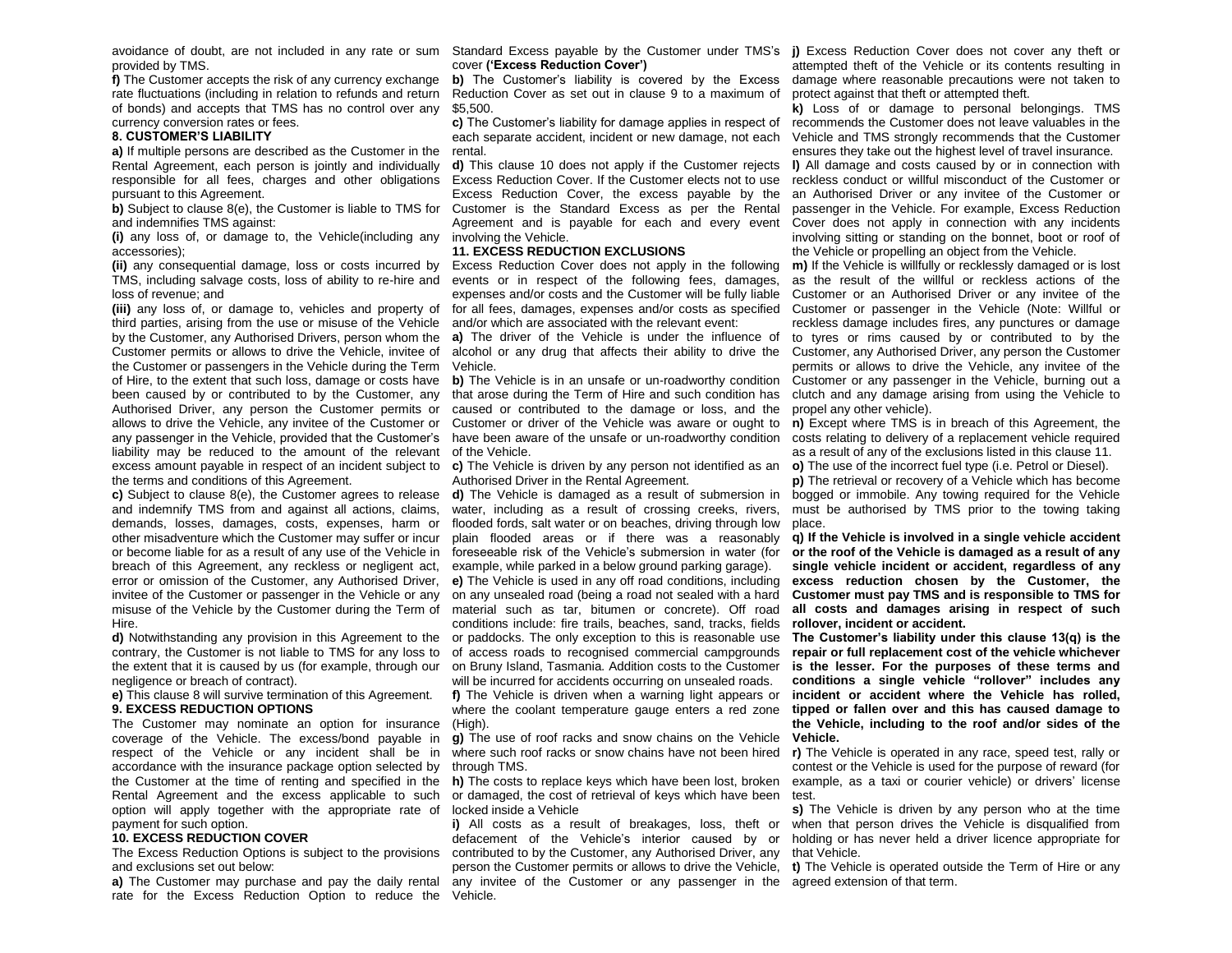u) If a driver of the Vehicle is convicted of any driving the customer will be charged and contacted summarizing offences, any parking offences and freedom camping offence under Australian law where the Vehicle, property or the cost of repairs any other vehicle is damaged in circumstances which are **13. TMS'S LIABILITY** illegal in Australia.

**v)** If the Vehicle is loaded or is being loaded in excess of the manufacturer's specifications.

#### **12. BOND**

**a) If the Excess Reduction Cover has not been chosen, the excess/Bond is payable by credit card only. Please note the relevant amount will be debited from the Customer's credit card immediately. The Bond is fully refundable provided the Vehicle is returned on time on the Return Date and to the Return Point, undamaged with a clean interior and with a full fuel tank. For dispute resolution in respect of bonds please refer to clause 24 of this Agreement.**

**b)** TMS reserves the right to retain all or part of the (acting reasonably) after the Term of Hire to cover the cost of un-notified damage, infringements or damage to third parties or their property. Once a refund is processed by TMS, it may take five or more business days for the funds excluded but can be limited under any legislation, TMS to become available.

**c) In the event of a claim, to allow TMS and/or its**  Vehicle or services (or payment of the cost of resupply, **insurer to determine who is at fault, the relevant** repair or replacement) where it is fair and reasonable to do **excess amount may be retained by TMS irrespective of**  so. who is at fault and such amount must be paid to TMS d) TMS is not liable for any loss to the extent that it is fine); **the expiry of the Term of Hire. The excess will be**  Customer's negligence or breach of contract). **refunded only if TMS is successful in recovering the e)** TMS is not liable for any loss to the extent that it results **TMS is not successful in recovering the complete cost**  avoid or minimise the Customer's loss. **of the damages from the third party TMS may retain all f)** TMS is not liable for any loss caused by TMS failing to **16. TMS'S OBLIGATIONS damages have been caused by or contributed to by a**  industrial strike or an act of God). **breach of this agreement or the negligent act, error or omission of TMS or any of its officers, employees or agents. The Customer acknowledges that third party**  principles of vicarious liability at common law. **claims can take many months to resolve.**

**d)** In the event of a replacement vehicle being dispatched Agreement. due to an accident, the applicable excess/Bond will be twice that of the excess/ Bond for the original Vehicle.

**e)** In the event that a replacement vehicle is given due to an accident, any Excess Reduction Cover taken is not transferable to the replacement vehicle.

**f) For the purposes of this clause 12, 'damage' includes any and all damage to third party property (including vehicle(s), damage to the Vehicle including tyres and windscreens, towing and recovery costs, theft, fire, break-in or vandalism costs and the cost of the daily rental rate for the Vehicle for the period the Vehicle is unavailable for hire by TMS due to repair and reasonable administration costs.**

**g)** Where the vehicle has been returned during or outside covered by the customer's chosen excess reduction cover,

pursuant to this Agreement:

Agreement; and

**ii)** subject to non-excludable rights under consumer protection laws. No other terms or rights apply.

**b)** Except as set out in the paragraphs below, TMS accepts its liability to you for breach of contract or negligence under the principles applied by the courts and for breach of any non-excludable rights under consumer protection laws.

excess/Bond for such period as TMS may determine Customer for losses that result from the use of the Vehicle (i) TMS will send (or have sent) to the Customer, including **c)** As the hire of the Vehicle and any services TMS may provide pursuant to this Agreement is provided to the Customer for the primary purpose of personal, domestic or household use, TMS does not accept liability to the Customer's credit card for an infringement and/or fine: limits its liability to resupplying, repairing or replacing the

**at the time the accident report is completed and not at**  caused by the Customer (for example, through the **(iii)** The customer may have the right to seek a court

or part of the excess/Bond being in respect of such comply with its obligations in relation to the hire of the a) TMS shall make the Vehicle available to hire by the **amount of damages that TMS was not able to recover**  Vehicle or provision of any services where such loss is **from the third party provided that TMS shall not be**  caused by events outside its reasonable control (such as a entitled to retain any amounts to the extent that any failure in equipment that is not owned or operated by us, an b) TMS shall provide all booking agents with updated terms

> **g)** The liability TMS accepts to the Customer under this clause 13 includes liability for our agents according to the

**h)** This clause 13 will survive termination of this **17. MECHANICAL REPAIRS, ACCIDENTS and** 

# **14. ADDITIONAL HIRE COSTS**

**a)**GPS - (SATELLITE NAVIGATION UNIT)

GPS unit, mount, charger and carry case to a maximum charge of \$300.

**(ii)** TMS is not responsible for any harm, damage, loss or misadventure that occurs as a result of the use or misuse **b)** The Customer may contact TMS by telephone (03) 6248 of the GPS unit.

**(iii)** The Customer agrees to follow all safety and usage guidelines provided by the GPS manufacturer and/or TMS. **15. TOLL NOTICES & INFRINGEMENT FEES**

office hours and the vehicle has undiscovered damage to for traffic offences and speeding offences, any failure to **a)** The Customer is liable for all infringement notices received in respect of offences committed during the Term of Hire, including in connection with any fines or charges

offences.

a) TMS shall hire the Vehicle and supply any services and/or fine, TMS may (in its absolute discretion) itself, or **b)** In the event that TMS receives notice of an infringement TMS may engage a subcontractor to, either:

**i)** on the terms and conditions expressly set out in this (i) transfer that infringement and/or fine into the Customer's name and charge the Customer an administration fee for each infringement incurred of \$55 including GST for costs associated with the process; or

> **(ii)** debit the Customer's credit card for the amount of the infringement and/or fine and charge the Customer an administration fee for each infringement or fine processed at a rate of \$55 including GST per infringement or fine being in respect of costs associated with the process.

> **c)** The Customer is hereby notified that, if TMS (itself or by its appointed subcontractor) proposes to debit the

or any of TMS's services in connection with the conduct of by email to the address set out in the Rental Agreement, a a business. However, we will accept that liability if it cannot copy of the relevant infringement or fine notice and any be excluded under any legislation. If that liability cannot be reminder notice as soon as practicable after it is received by TMS;

> **(ii)** the Customer may have the right to challenge, query or object to the alleged offence to the authority that issues the infringement notice or a court (details of the relevant process should be provided on any infringement notice or

> hearing (within such as specified on the notice of infringement or fine); and

complete cost of the damages from the third party. If from the Customer's failure to take reasonable steps to (iv) the Customer has the right to dispute the matter with the credit card issuer.

Customer at the nominated time on the Start Date at the Collection Point in a safe and roadworthy condition.

and conditions and Vehicle specifications. Any discrepancies regarding the terms and conditions and/or Vehicle category must be addressed via the original booking agent.

# **EQUIPMENT FAILURE**

**(i)** The Customer is liable for misplacing or damaging the notify TMS as soon as practicable and in any event within **a)** If there is an equipment defect or mechanical failure of the Vehicle during the Term of Hire, the Customer must 24 hours from the time the Customer has knowledge of the defect or failure in order to give TMS the opportunity to rectify the problem during the Term of Hire.

1867.

**c)** TMS reserves the right not to accept liability for any claims submitted after the period specified in clause 17(a) unless the Customer is able to give a reasonable excuse (in the absolute discretion of TMS) as to the failure to provide notice within such period.

the windscreen or body that has not been reported or is not comply with directions given by a traffic signal, any toll emergency) any part of the engine, transmission, braking **d)** The Customer must ensure that no persons interfere with the distance recorder or speedometer, or (except in an and/or suspension systems of the Vehicle.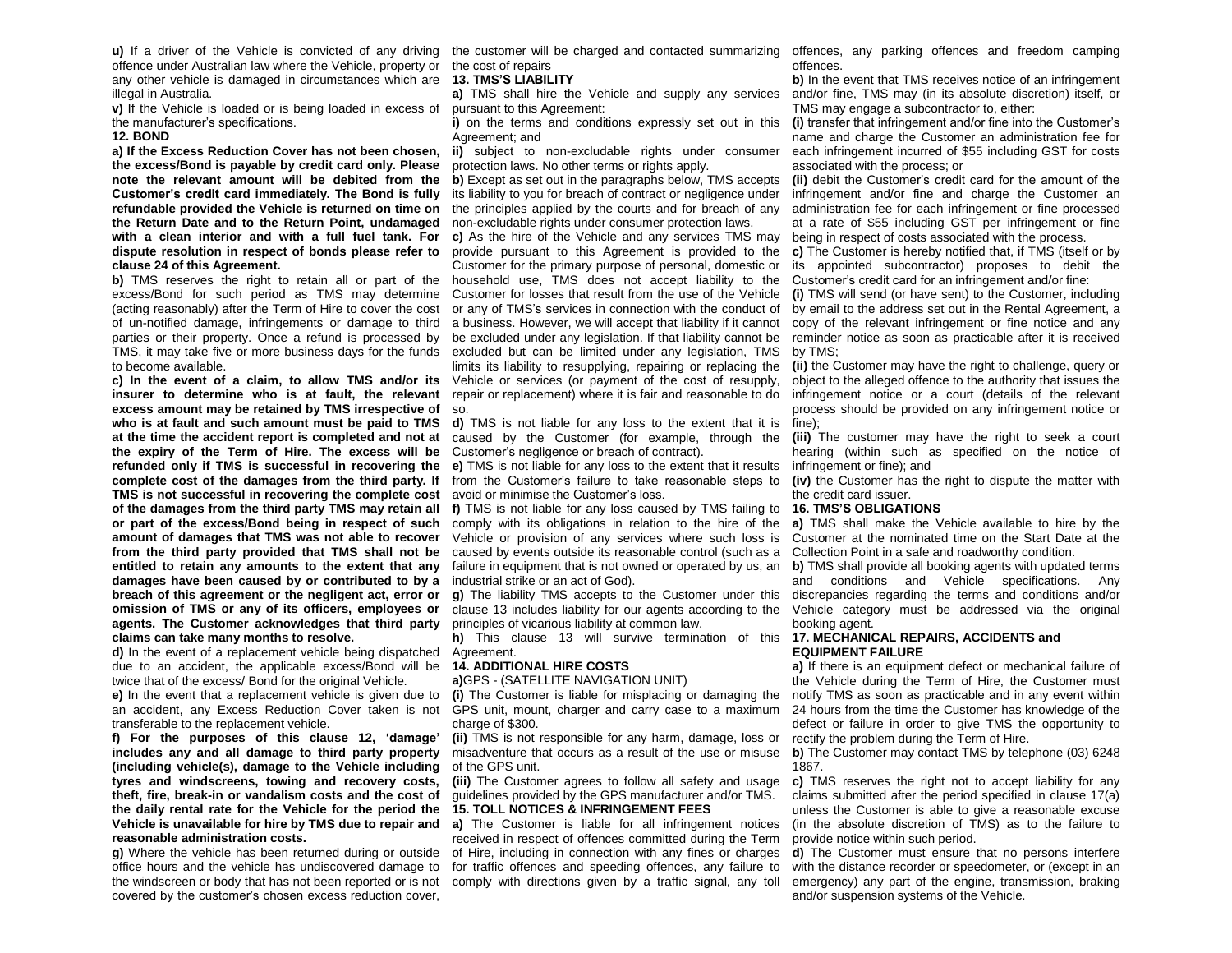Vehicle, the Customer must:

**(i)** notify TMS of the full circumstances as soon as **18. USE OF THE VEHICLE** practicable and in any event within 24 hours from the time **a)** The Customer shall not: of the accident or incident;

**(Police,**

**Ambulance, Fire)** by calling **'000**' if the accident or incident involves an injury;

**(iii)** record full details of all parties, witnesses to, and vehicles involved in, the accident or incident;

**(iv)** prepare a written statement of the facts signed by all parties; and

**(v)** obtain a copy of any relevant Police report.

**f)** In the event of an accident or incident involving the Customer's authority; Vehicle, the Customer must not:

**(i)** make any admission of liability; or

TMS's prior authority except to the extent that repairs or Vehicle and/or to other property.

location, accident liability and remaining hire duration.

h) Additional Customer charges may be incurred including (viii) Use the Vehicle for the purpose of a courier or under this Agreement are due on demand by TMS as follows:

**(i)** if a replacement vehicle is required as a result of an **b)** TMS values well-being of the Customer and the accident, the Customer is responsible for making their own way to the relevant TMS branch or pickup location:

the Customer and any accompanying passengers away from the accident location;

**(iii)** provided TMS has complied with clause 16(a), the Customer must pay for any costs relating to delivery of a that time. replacement vehicle required as a result of any of the exclusions listed in clause 11. These costs apply this Agreement.

**(iv)** in the event that a replacement vehicle is given due to an accident, any Excess Reduction Cover is not transferable to the replacement vehicle.

**i)** without limiting any other provision of this agreement, in the event of an accident, breakdown or equipment failure, if a replacement vehicle is not available or accessible to the personal expenses for missed activities unless such accident, breakdown or equipment failure has been caused by or contributed to by a breach of this agreement by or the Location, TMS reserves the right to charge an additional negligent act, error or omission of TMS.

**j)** Any mechanical or towing expenses required for the c) TMS may charge the Customer a cleaning fee of up Vehicle must be authorised by TMS prior to the repairs or Customer liable for such costs.

proportionate daily rental rate for the period during which **Vehicle.** the Vehicle could not be used for its intended purpose.

included in any compensation

**(ii)** notify the appropriate **Australian Emergency Services**  driven or used) otherwise than in a prudent and cautious **GST). (i)** drive or use the Vehicle (or permit the Vehicle to be manner. For the purposes of these terms and conditions, a **20. BREACH OF CONTRACT** single vehicle rollover shall be considered a breach of this TMS shall have the right to terminate the hire and take clause 18(a);

> **(ii)** Use or permit the Vehicle to be used for the carriage of prior written consent;

**(iii)** Sublet or hire the Vehicle to any other person;

**(iv)** Permit the Vehicle to be operated outside the Customer under this Agreement or otherwise at law.

**(v)** Operate the Vehicle, or permit it to be operated in any race, speed test, rally or contest;

salvage are necessary to prevent further damage to the than the weight of passengers or more than the weight of attempt to part with the possession of the Vehicle. transport of more than the number of passengers or more pledge, mortgage, let or hire or otherwise part with or goods specified in the certificate of loading for the Vehicle;

g) The availability of a replacement vehicle is not (vii) Drive or permit the Vehicle to be driven by any other them to TMS in connection with Agreement is true and guaranteed and is subject to availability, Customer's person that is not the holder of a current driver licence correct. appropriate for the Vehicle; or

delivery service.

**(ii)** the Customer is responsible for the cost of transporting movements in certain areas due to adverse road or occupants of the Vehicle and, for safety purposes, TMS weather conditions, and the distance to nominated destinations in relation to the length of hire period. TMS will

### **19. RETURN OF THE VEHICLE**

irrespective of any Excess Reduction Cover applicable to Return Date, deliver the Vehicle (including Vehicle require in its absolute discretion from time to time and at **keys) to the branch or Return Location stated in the**  any time. **Rental Agreement, or, subject to these Terms and f)** If we waive any rights available to us under this **Conditions, obtain TMS's consent to the amendment or**  Agreement on one occasion, this does not mean that those **continuation of the hire. (Note: No refund is available**  rights will automatically be waived on any other occasion. **to the Customer if the Vehicle is returned earlier than g) To the extent that any clause or part of any clause is in** 

# **the Return Date stated in the Rental Agreement).**

additional late return fee of up to \$500 (inclusive of GST). relocation fee of up to \$500 (inclusive of GST).

**to \$500 (inclusive of GST) if, in the reasonable opinion vehicle)**

**k)** If any compensation is approved by TMS due to an **d) TMS may charge the Customer a fee of up to \$500**  accident, breakdown or equipment failure, TMS by (inclusive of GST) for failure by the Customer to empty venture, partnership or fiduciary relationship between the agreement may compensate the Customer the **the grey water or toilet cassette (if applicable) from the**  parties

**e)** In the event of any accident or incident involving the Please note that Daily excess reduction costs will not be **e) Except where the Customer has pre-purchased gas or fuel, failure to return the Vehicle with full petrol, diesel and/or LPG tanks will result in a \$30 administration fee in addition to the cost of refilling the fuel calculated at a rate of \$3 per Litre (inclusive of** 

passengers for hire or reward, unless TMS has given its Agreement or if the Vehicle is damaged. The termination of immediate possession of the Vehicle if the Customer fails to comply with any of the terms and conditions of this the hire under the authority of this clause 19 shall be without prejudice to the other rights of TMS or the

### **21. GENERAL PROVISIONS**

(ii) arrange or undertake any repairs or salvage without (vi) Operate the Vehicle or permit it to be operated for the attempt, offer or purport to sell, assign, sub-let, lend, **a)** The Customer acknowledges that TMS retains title to the Vehicle at all times. The Customer must not agree,

**b)** The Customer warrants that all information supplied by

**c)** All charges and expenses payable by the Customer including any collection costs and reasonable legal fees incurred by TMS.

reserves the right, at its sole discretion, to restrict Vehicle where a booking has been confirmed, the terms and **d)** TMS may vary this Agreement at any time, however conditions applicable at the time of confirmation will continue to apply to that booking.

advise you on pick up of any travel restrictions known at Agreement or any rights or obligations under this **a) The Customer shall at or before 1600hrs on the** any of the services under this Agreement as TMS may **e)** The Customer must not assign, transfer or novate this Agreement, without the prior written consent of TMS. The Customer authorises TMS to subcontract the provision of

Customer, TMS will not be liable for any resulting Date, TMS reserves the right to charge the current daily this is not possible, the clause (or where possible, the accommodation or living expenses that are incurred, nor rental rate for each day until the Vehicle is returned and an offending part) is to be severed from this Agreement **b)** In the event of any unauthorised extension to the Return down so as to be enforceable, valid and legal. In the event In the event of any unauthorised change to the Return remaining clauses (or parts of those clauses as the case any way unenforceable, invalid or illegal, it is to be read without affecting the enforceability, validity or legality of the may be) which will continue in full force and effect.

> **h)** In this Agreement, **including** and **includes** are not words of limitation.

#### **i)** The Terms and Conditions:

towing taking place or permitted in accordance with clause of TMS, the Vehicle is not returned in a clean and tidy (i) are governed by the law in force in Tasmania and each 17. Otherwise, TMS reserves the right to hold the condition (including evidence of smoking in the party irrevocably submits to the non-exclusive jurisdiction of the courts of Tasmania;

**(ii)** do not create a relationship of principal and agent, joint

# **22. PRIVACY**